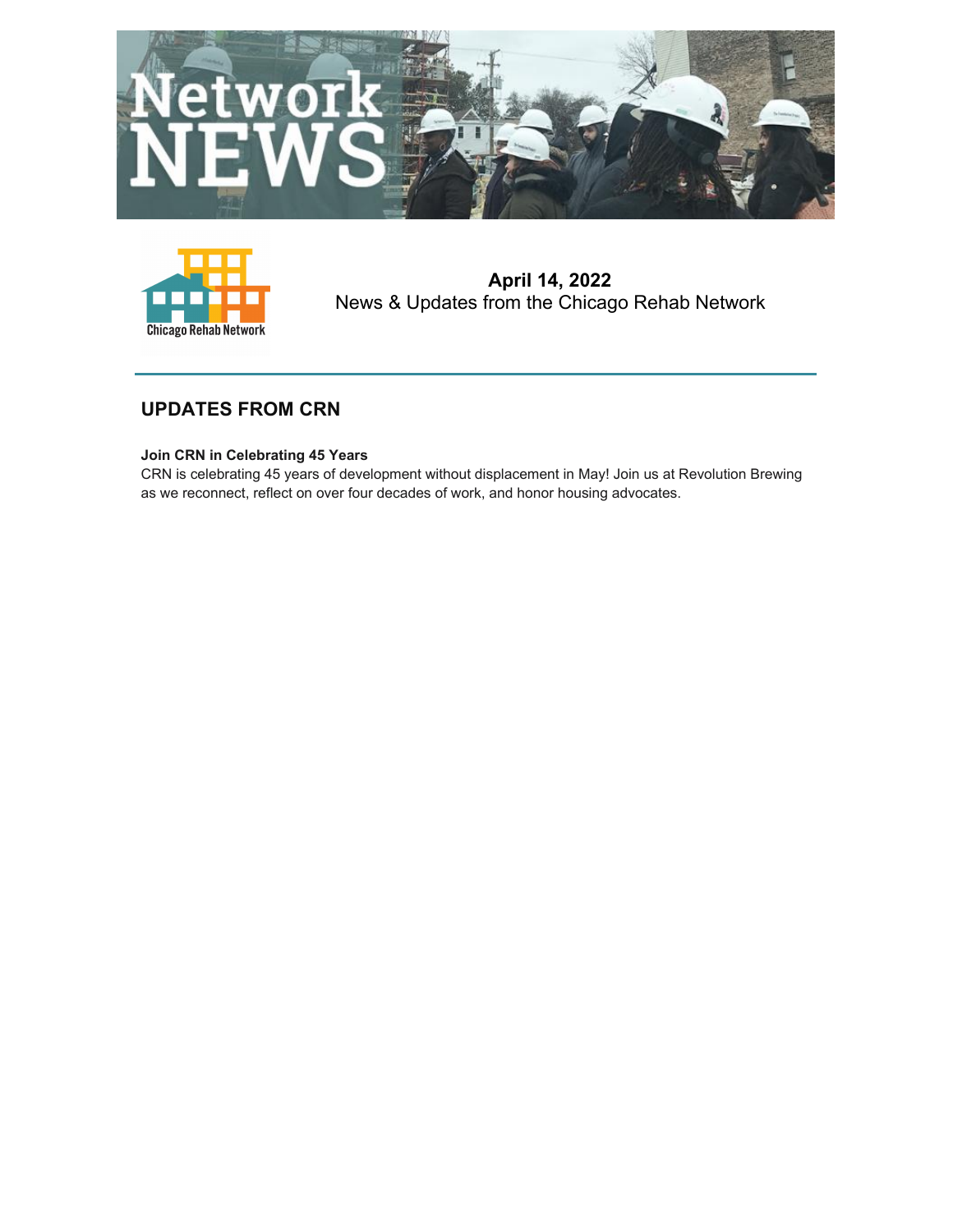

Thursday, May 19, 2022 6:00 p.m.  $-$  8:30 p.m. **REVOLUTION BREWING** 2323 N. MILWAUKEE AVENUE, CHICAGO, IL Ticket donation: \$50 **Sponsors (in formation): Bricklayer Sponsors BMO** Cuore e Mani Groundbreaker Sponsors **S** Skender **Harris Family Foundation** Developer Sponsors **NORTHERN** us bank **COMMUNITY TRUST LOAN FLND** For more information about this event or sponsorship opportunities, email Terrhonda Hudson at terrhonda@chicagorehab.org



# **Take the Appraisal Incident Survey**

Did you receive a home appraisal during the purchase, sale, or refinancing of your home that came in much lower than you expected? Did you encounter outright or subtle discrimination in the process of your home appraisal? You are not alone. Many families across the country have faced similar experiences, resulting in the significant devaluation of homes and neighborhoods of color.

CRN's Appraisal Equity Task Force is committed to establishing leadership and policies to address decades of undervaluation that have hindered wealth attainment in communities of color. Historicallyredlined communities in Chicago have been systemically denied access to insurance, fair financing, and banking services which, in concert with biased appraisals, have resulted in a loss of household and community wealth and spending power. Our work is addressing improvements to protect consumers, reform of the appraisal system, and reparations for impacted neighborhoods and residents. Learn more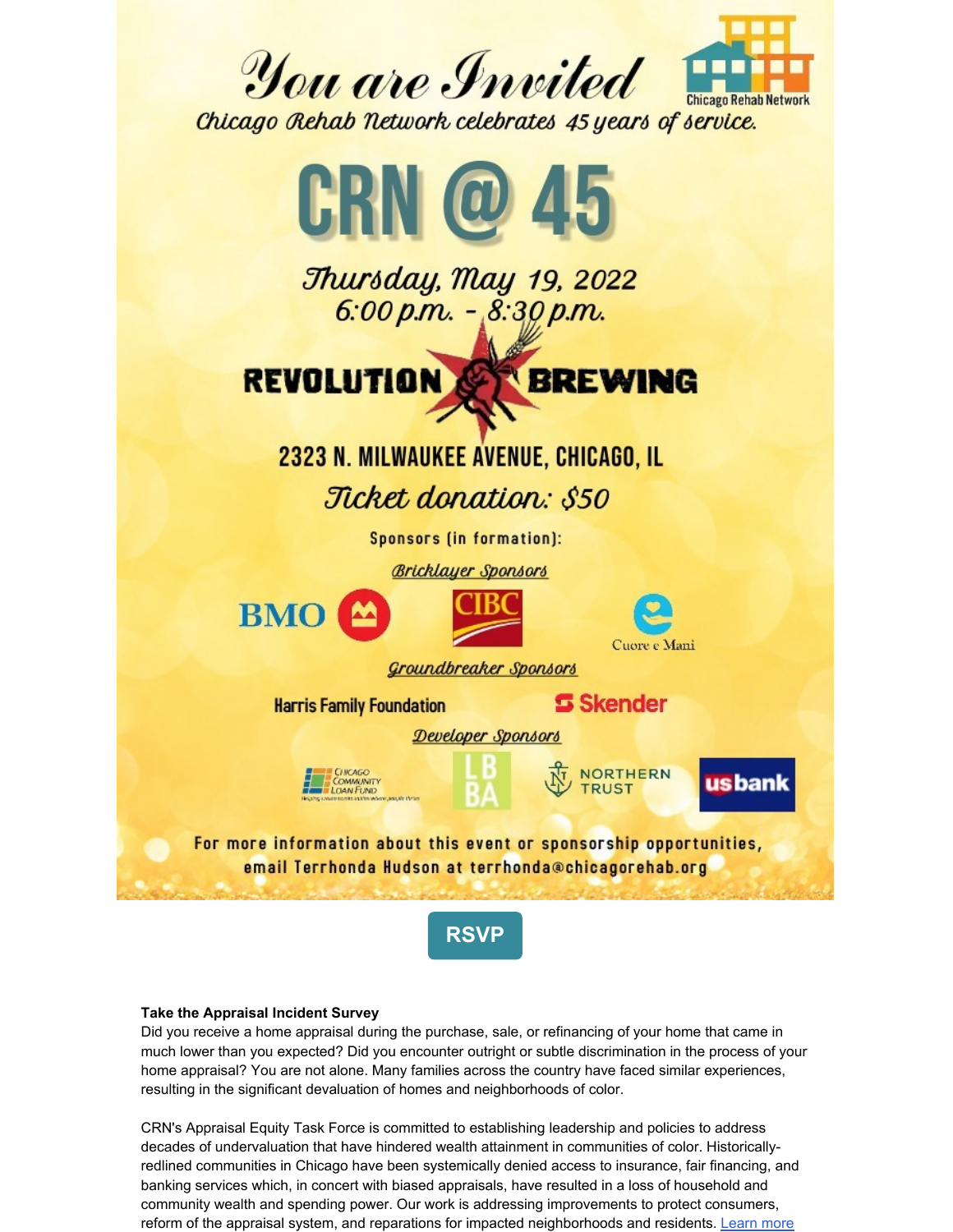## **South Shore Condo/Co-Op Preservation Fund Launch**

The Center for Shared Ownership is excited to announce the launch ofthe South Shore Condo Co-Op Preservation Fund! Developed in partnership with the Department of Housing, South Shore Works, and other community organizations, the program will provide grants and loans to building associations and owner-occupants for repairs and maintenance. Funds will come through the Housing Department's Troubled Buildings Initiative and the Chicago Community Loan Fund. Read the full feature in [Crain's](https://www.chicagobusiness.com/equity/vintage-south-side-condos-eligible-chicagos-troubled-buildings-funds).

## **Black Homeowners Denied Twice as Often by Lenders in Illinois**

Executive Director Kevin Jackson is featured in a recent article addressing discrimination in lending. From the Southland Journal: "Racial disparities in mortgage lending have led to a troubling gap in homeownership rates. Just 39% of Black families and 53% of Latino families own their homes, compared to 75% of White families in our state. As a result, the typical Black household has a net worth of just \$17,000 compared to \$171,000 for White families...'It's time for state and local leaders to take action and help



close the racial homeownership gap that was exacerbated by this pandemic,' said Kevin Jackson...'A targeted injection of public funds would allow our local nonprofit lenders and developers to correct these disparities that the private market is not addressing. Every day we don't act, more families are slipping through the cracks." Read the full [article.](https://thesouthlandjournal.com/black-homeowners-denied-twice-as-often-by-lenders-in-illinois-even-amidst-historically-low-interest-rates/)

### **DOH 2021 4th Quarter Report Released**

The 2021 4th quarter progress report for the Department of Housing isout [now](https://www.chicago.gov/content/dam/city/depts/doh/reports/Full_Report_Q4_2021.pdf). The report will be presented to the Committee on Housing and Real Estate Tuesday, April 19 at 10:00am. Stay tuned for CRN's analysis of the report!

#### **Looking Back: CRN's 10th Anniversary**

CRN is celebrating 45 years in 2022, but first, we're taking you back in time with us. In 1986, CRN celebrated our 10th anniversary with Network Fest, a gathering of community residents, housing developers, government officials, bankers, contractors, and advocates. Attendees "were treated to evening's highlights that included a rousing speech from Mayor Harold Washington, presentations of the first annual Jorge Hernandez 'Development Without Displacement' Award honoring community activists, the rejuvenating sounds of the Sonlight band and an abundance of food and drink." Most importantly, the event brought together residents and community developers, "not to look back and relax, but to look forward to the next ten years and prepare for the hard days ahead." Read the full article and find out what else CRN was up to in the [November/December](https://www.chicagorehab.org/content/cms/documents/newsletter_nov-dec_1986.pdf) 1986 edition of the Network Builder.





# **NEWS & RESOURCES**

#### **Illinois Emergency Homeowner Assistance Fund**

The Illinois Emergency Homeowner Assistance Fund (ILHAF) is now open. The application portal will remain open until 11:59 p.m. on Tuesday, May 31, 2022. Households who are behind on their mortgage or related housing payments should not wait to prepare and are encouraged to learn about the